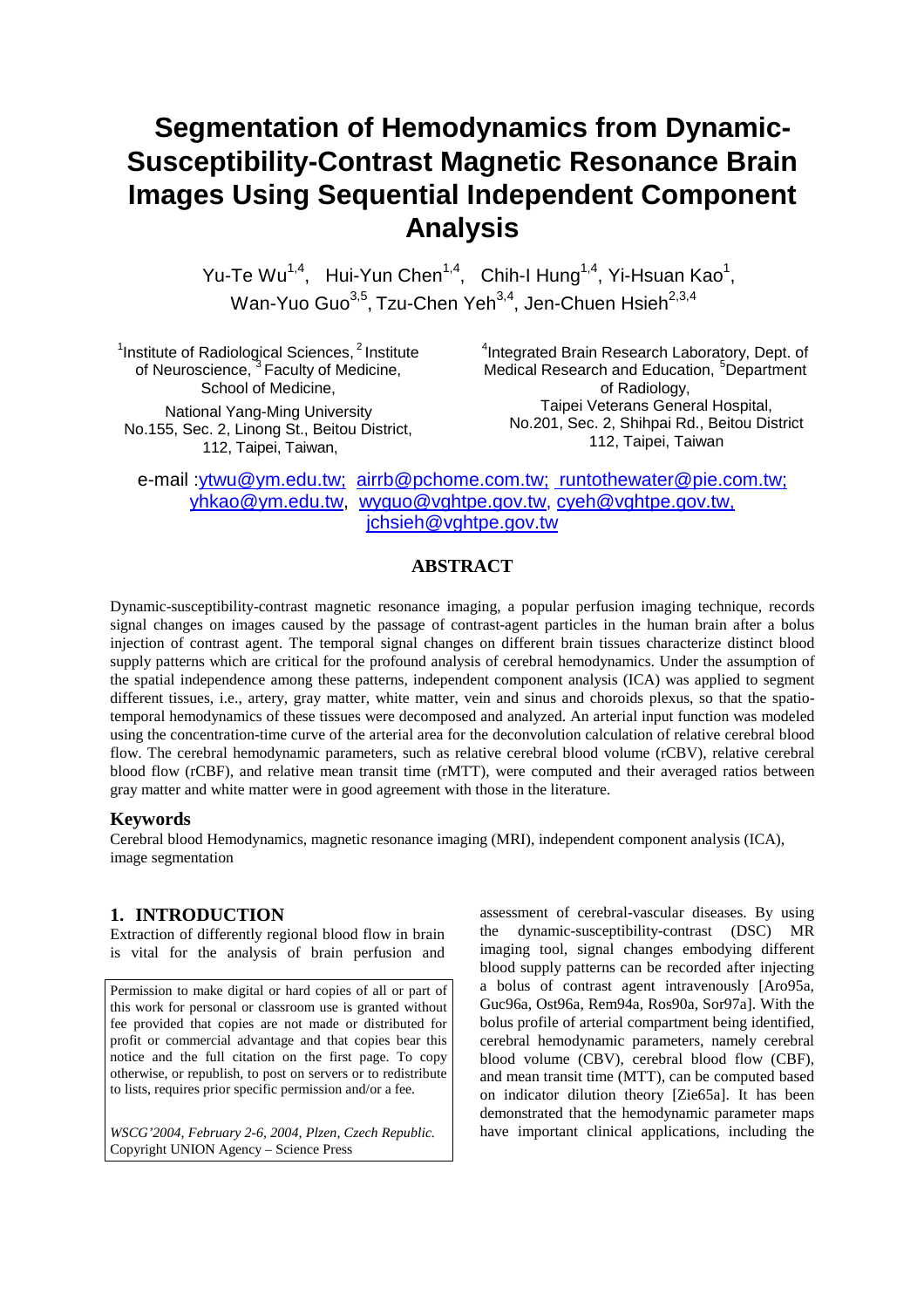assessment of brain tumors [Aro95a; Ost96a; Sor97a], brain ischemia [Ros90a; Ost96a; Sor97a], occlusive cerebral-vascular disease [Guc96a], and radiation necrosis [Aro95a; Sor97a].

It is desirable to classify bolus transit profiles into different clusters so as to group together spatially distributed tissues with similar temporal signal-time curves. The segmentation of spatio-temporal hemodynamics enables us to 1) extract the arterial area and model a brain-feeding arterial input function in plane, rather than use the carotid, vertebral or middle cerebral artery at a remote slice location [Rem94a, Guc96a, Ost96a], for accurate estimation of rCBV and rCBF; 2) segment regions enduring perfusion deficiency for facilitating the diagnosis and staging of brain diseases. To classify signal-time curves of perfusion images, a commonly used method is to manually select single or multiple pixels for the tissue of interest and employ their temporal profiles to form a reference function in producing a similarity map. Pixels with large intensities on such a map have highly temporal correlations with the reference function and can be classified into the same group via thresholding. This method has been applied to segment astrocytoma and cysts [Rog94a], and to dissect gray and white matter from perfusion images [Wia01a]. While this method is advantageous on easy implementation, it is, however, limited to extraction of single tissue pattern per similarity map. When different tissue patterns are to be segmented out, multiple similarity maps are required which mandate cumbersome selections of reference pixels and are prone to operator influence.

Independent component analysis (ICA), a datadriven method for multivariate data analysis, is a promising tool that attempts to separate mixed signals into independent source components [Hyv97a, Hyv01a]. Such a 'blind source separation' process has successful applications on magnetoencephalographic data to reveal temporally independent neuronal activities [Lee03a], on MR perfusion images to identify and remove the confounding signals of large blood vessels from hemodynamic parameter maps [Car02a], on  $T_2$  and diffusion-weighted images to separate a portion of noise content within the diffusion tensor imaging datasets [Arf02a], and on dynamic  $H_2$ <sup>15</sup>O PET images to separate the ventricles and myocardium [Lee01a].

In this study, we employ the FastICA [Hyv01a] on MR perfusion images to develop a systematic method for multi-tissue hemodynamic classification and delineation of an appropriate in-plane AIF. The hemodynamic parameter maps, rCBV, rCBF and rMTT, of each segmented region are subsequently quantified. The use of ICA is motivated by two

inherent assumptions: 1) partial volume mixing, that is, signal intensity of each pixel is a linear mixture contributed from different tissues; and 2) the spatially anatomic structures of pure types do not overlap with each other and their corresponding signal-time curves are distinct from each other. The whole classification process is looped by two alternative steps: 1) the first step is to identify a major tissue type on each independent image resulted from FastICA based on the corresponding signal-time curve, and 2) the second step is to automatically extract regions of the major tissue from a selected independent image by using an optimal thresholding [Ots79a]. All pixels belonging to the tissue of interest are removed from the perfusion images and number of independent components decreases by one before the loop continues. Among all tissues of interest, arterial compartment is first extracted to model an in-plane arterial input function (AIF), which in turn is used to compute the rCBV, rCBF and rMTT maps on a pixelby-pixel basis. Once all tissues of interest (artery, vein and sinus, choroid plexus, gray matter, white matter, etc.) are dissected, their averaged (true) signal-time curves, concentration time curves, rCVB, rCBF and rMTT maps are computed.

# **2. MATERIAL AND METHOD Subjects and Data Recording**

Five healthy volunteers aged from 18 to 47 participated in this study. They were 3 males and 2 females with body weights between 49 and 70 kg. Written informed consent was obtained from each volunteer before this study. A multi-slice gradientecho EPI pulse sequence on a 1.5 Tesla scanner (Signa® CV/*i*, GE Medical Systems, Milwaukee,WI, USA) was used to acquire the dynamic perfusion images. The imaging parameters were trans-axial imaging,  $TE/TR = 60/1000$  ms, flip angle = 90 degree, FOV = 24 cm  $\times$  24 cm, matrix = 128 $\times$ 128, slice thickness/gap =  $5/5$  mm for 7 slices, one acquisition, and 100 images per slice location. Twenty ml of Gd-DTPA-BMA (Omnisacn®, 0.5 mmol/ml, Nycomed Imaging, Oslo, Norway) followed by 20 ml of normal saline were delivered administratively by a power injector (Spectris®, Medrad, Indianola, PA, USA) at a flow rate of 3-4 ml/sec in an antecubital vein. Figure 1 exhibits the  $15<sup>th</sup>$  through  $34<sup>th</sup>$  perfusion images trans-axially through the body of lateral ventricle encompassing the first pass of circulation for a volunteer (a 18 yearold female). The temporal resolution is one second. Since we are only interested in the dynamic images which have stable baselines and discernibly temporal signal changes, the first three and last twenty-seven images were removed from 100 images and seventy ones were kept in a slice location for analysis. All the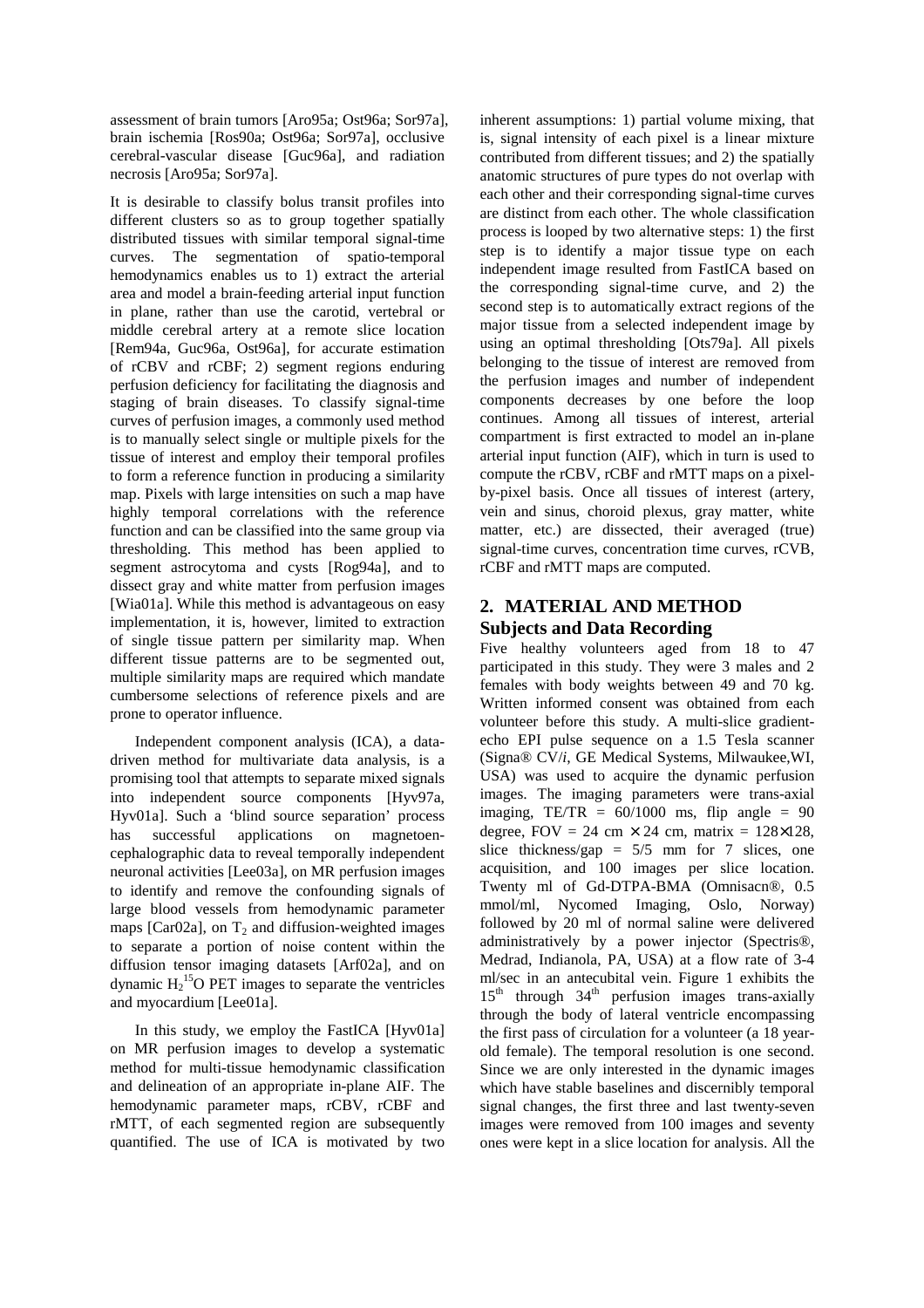routines were implemented using MATLAB (MathWorks, Inc., Natick, MA) code and performed on a 2 G-Hz Pentium-based personal computer.



(a)

Figure. 1 Dynamic perfusion images (from left to right, top to bottom) at the upper (a) and middle (b) slice locations encompass the first circulation from a 18 year-old volunteer.

#### **Data Pre-processing**

The brain regions were extracted from the perfusion images by first setting all pixel values larger than 15% of the maximum intensity to one and all values smaller than this threshold to zero. An erosion operation with a 3x3 structure element were applied to the resultant binary mask in removing pixels corresponding to skull and scalp areas, followed by a dilation operation with 5x5 structure element in filling holes of the brain region. In addition, spatial or temporal filtering could also be used to increase the

signal-to-noise level. The area of cerebral spinal fluid (CSF) was also removed from the perfusion images before ICA analysis. Since the region of CSF usually contains much fewer pixels compared to those of other tissue types, the statistics resulting from insufficient samples makes the CSF difficult to be distinguished from other tissue types using ICA.

The region of CSF, however, can be identified manually under the assumption that the contrast agent doesn't enter the CSF massively (although little diffusion is possible) so that the pixels values of CSF remain relatively constant. To facilitate the CSF segmentation, we drawn region of interest around the CSF area on the image, which has the maximum intensity decrease compared with the baseline images, and selected the brighter pixels whose signal time curves are relatively constant. Only the pixels within the extracted brain region excluding CSF were subjected to further segmentation process.

# **Assumption of linear partial volume mixing on perfusion image**

The effect of *partial volume mixing* appears when a pixel represents a combination of materials due to the finite resolution of imaging process. Assume that there are *q* pure tissue types presented on perfusion images and that signal intensity of each pixel is a linear combination of contributions from *q* pure tissues. If there are  $\nu$  pixels (without air background and CSF) for each image, the observation of *p* temporal images can be denoted by a  $p \times v$  matrix **X**, i.e., each row is an image and each column is the signal intensities of a pixel through *p* time points. Based on the premise of partial volume mixing, the observation matrix can be expressed as follows:

$$
\mathbf{X} = \mathbf{M} \mathbf{F} \qquad (1)
$$

where **M** is a  $p \times q$  mixing matrix with each column representing a signal-time curve for a pixel occupied by a pure tissue type, and **F** is a  $q \times v$  partial-volume matrix with each row representing a partial-volume image (value of each element between zero and one) for a tissue type. An intermediate step of proposed method is the use of ICA to recover the partialvolume matrix  $\bf{F}$  from the only available signals  $\bf{X}$ , and identify the tissue type of each partial-volume image (row vector) in **F**.

#### **Independent Component Analysis**

The ICA methods were developed to separate observed signals into statistically independent source signals [Bel95a, Jun01a, Hyv01a]. To apply ICA to perfusion images, each row of **X** (or **F)** in Eq. (1) is treated as samples generated from random variables, say  $x_i$  (or  $f_i$ ),  $i = 1, 2, ..., p$ , or random vector  $\boldsymbol{x}$  (or  $\boldsymbol{f}$ ). The partial-volume images in **F**, which exhibit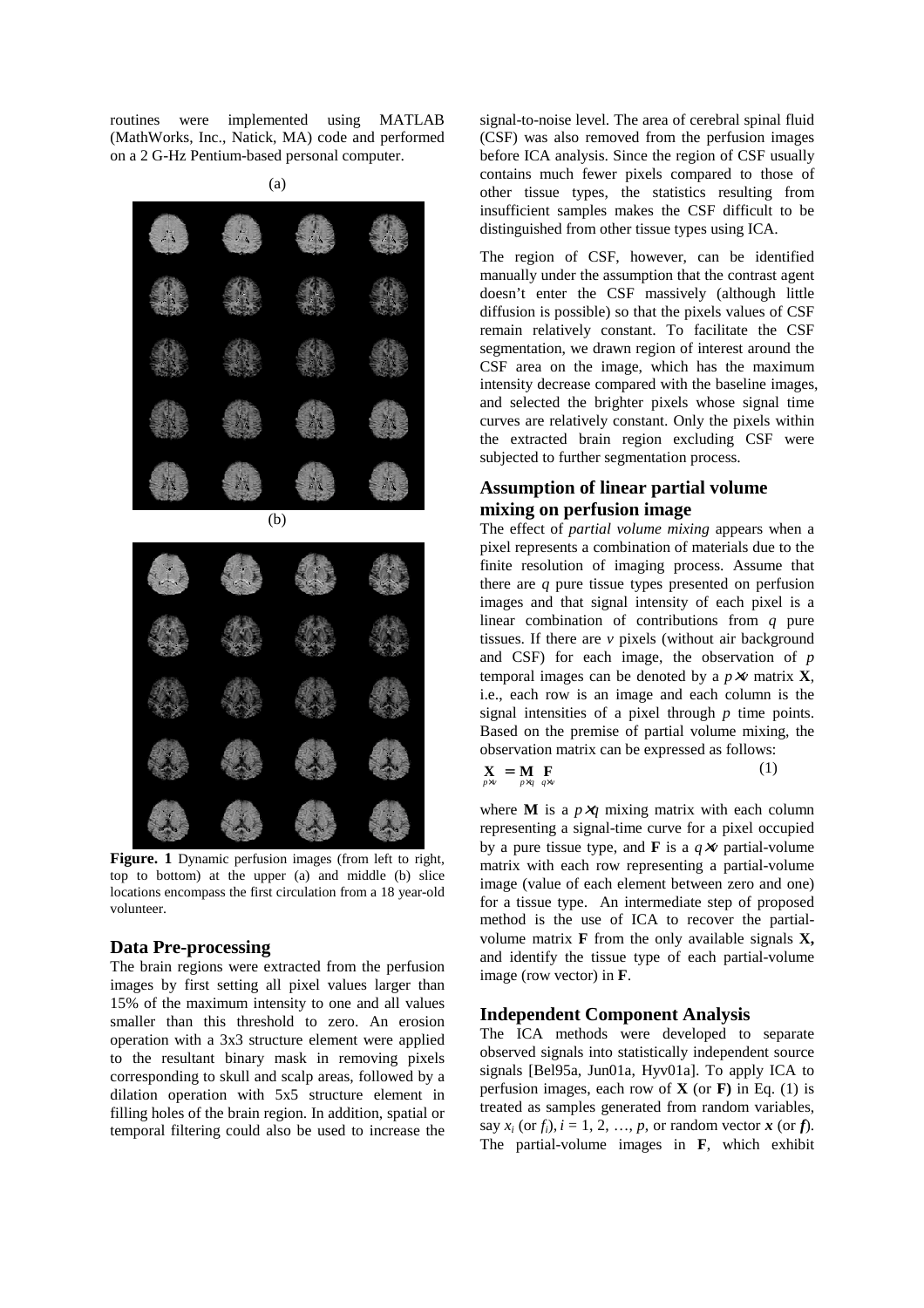distinct tissues, are further assumed to be spatially independent: the joint probability distribution for all *fi*'s can be factorized into the product of individual probability distributions, *i.e.,* 

 $P(f_1, \dots, f_p) = P(f_1) \dots P(f_p).$ 

The ICA techniques find a  $q \times p$  unmixing matrix, **W**, which converts the random vector  $x$  into another random vector,  $c=Wx$ , that is as mutually independent as possible.

All calculations in the present study were carried out using the FastICA algorithm which features high speed calculation (cubic convergence) and does not require choice of the step size parameters or learning rate as compared to the gradient-based algorithm [Hyv97a, Hyv01a]*.* The FastICA technique first removes means of row vectors in the **X** sample matrix followed by a whitening process implemented by the principal component analysis (PCA). Each random variable  $x_i$  becomes zero-mean and the covariance matrix of the whitened data becomes an identity matrix. The whitening process provides an advantage that the sources or independent components may be estimated from the first *N* ( $N \leq p$ ) largest principal components, which interpret the greatest amount of variance. After whitening, only the first *N* most significant principal components are preserved in the subsequent FastICA calculation. The next step is to look for a matrix that transforms the whitened data into a set of components as mutually independent as possible. Mutual information, as a measure of the independence of random variables, is used as the criterion for finding such a transformation. Hyvarinen has shown that mutual information can be expressed in terms of negentropy for measuring non-Gaussianity [Hyv97a, Hyv01a]. Therefore, the problem of finding the independent components (*c*) and the transform matrix (**W**) can be translated into a search for linear combinations of the whitened data that maximize the negentropy of the distributions of  $c_i$ , for  $i = 1,..., N$ . The FastICA estimates such an optimal transformation **W** and produces the independent components in a matrix form: **C=WX.** Each row in **C** is referred to as the independent component (IC) image and is related to one of the partial-volume images described by the rows of **F** matrix. Ideally, **C** and **F** are the same except that their rows differ from permutation and scaling (including the signs reverse). The signal-time curves for the independentcomponent images can be obtained from the columns of pseudo-inverse of matrix **W**.

## **Sequential FastICA Processing And Automatic Thresholding**

Before the FastICA was carried out, we needed to determine the number of IC images (*N*), that is,

number of tissue type (*q*, *q=N* in this study). This can be done by either evaluating the eigenvalues which have dominant variances of the perfusion images, or computing Akaike information index [Aka74a], which employed information theoretic method to determine the model complexity. Our results, nevertheless, indicated that neither method provided the index curves with sharp drop at certain number and ended up with indecisive solution. To decide the number of IC images, we have experimented with various *N* values, ranging from 3 up to 7, and inspected the outcomes. The IC images at  $N = 5$ exhibited distinctly discernible tissue types and appeared to agree with our knowledge of brain anatomy and physiology, that is artery, VS, GM, WM and CP.

We have experienced that if the FastICA was applied only once, the output independent component (IC) images provided coarse segmentations and usually consisted of two or three tissue types of which one was dominant. The contribution from minor tissue types within the same IC image may contaminate the signal-time curve of the major tissue type. Besides, the corresponding signal-time curve of each IC image was rescaled during the FastICA optimization process, which cannot be used for the calculation of hemodynamic parameters. To obtain accurate classification and true signal-time curve of each tissue type, the whole process was looped by repeatedly using FastICA following by a thresholding. In each loop, only one IC image was selected and brighter pixels were segmented out by an automatic threshold to represent a dominant tissue type. The selection order of IC images was determined based on a priori knowledge of the spatial and temporal characteristics of each tissue type. In general, the contrast agent arrives first at the artery, followed by gray matter, white matter, VS or CP (while, CP contains mixtures of arteriole, capillary and venule and present a group of multi-phasic hemodynamics). The selection of IC images started with the one containing artery as the major tissue type since the corresponding signal time curve has the fastest signal drop and can be easily identified. Next, we selected the IC images whose dominant tissues consisting of fewer pixels. This is because the fewer pixels are within a cluster, the shaper is their distribution and the more reliable is the computed threshold and segmentation results. Usually VS or CP consists of fewer pixels than that of gray matter and white matter. Taking both the spatial and temporal considerations into account, the rules of thumb for the selection order were: 1) in the first loop, select the IC image where the major tissue type was artery; 2) in the next two loops, select the IC images where the major tissue types have fewer pixels, e.g. VS or CP; and 3)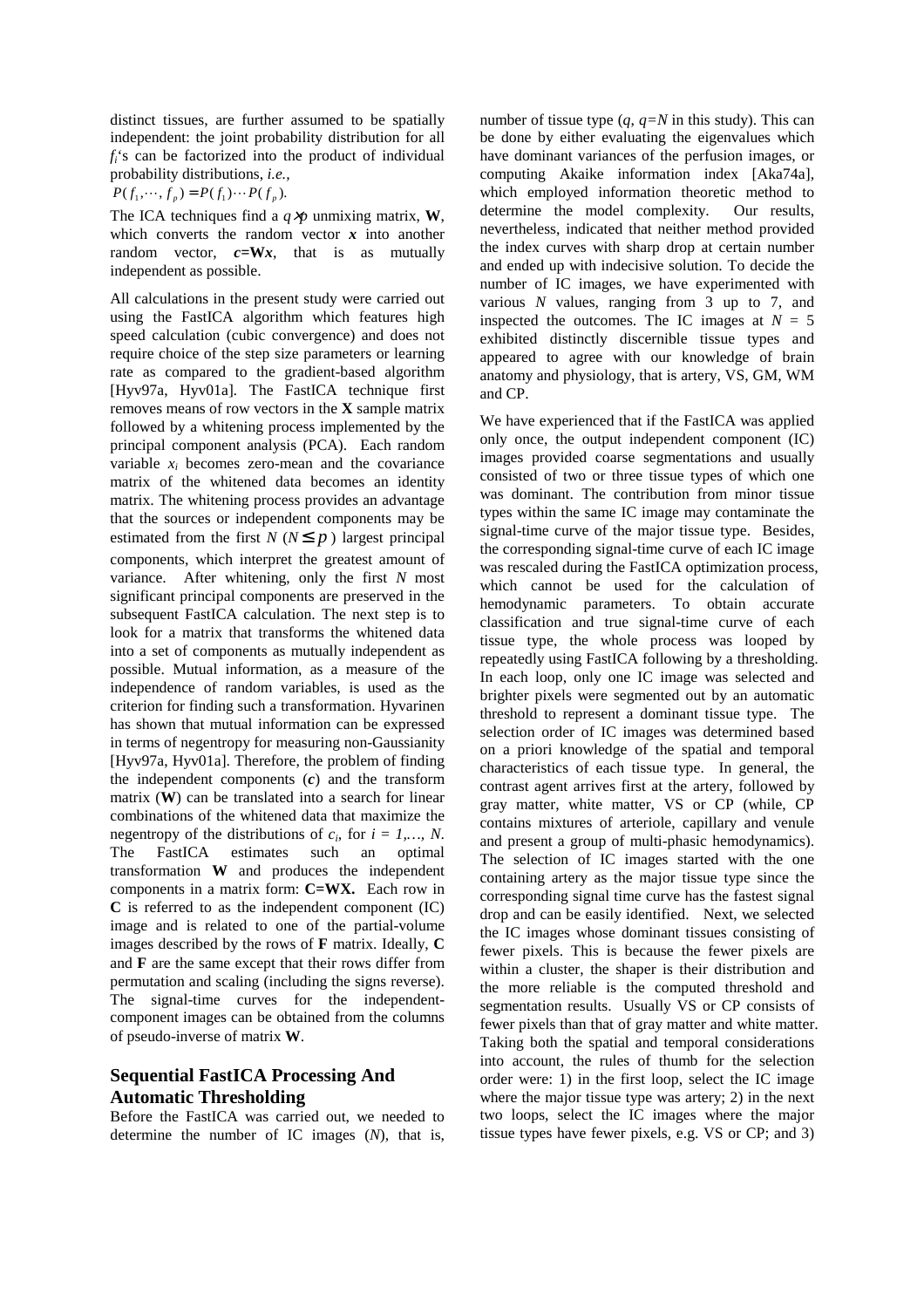in the last loop, select the IC image whose major type was gray matter. Once a tissue type was identified at each loop, the intensities of associated pixels were averaged to produce the true signal-time curve and these pixels were deleted from the perfusion data before next loop. The number of IC images was reduced by one after each loop. The loop continues until all the pixels were classified. The last IC image was considered as white matter due to its flattest distribution.

The Otsu's method [Ots79a] was utilized to automatically determine a threshold in segmenting gray-scaled IC images. The procedure of this method is unsupervised and computationally effective since only the zeroth- and first-order cumulative moments of the gray-level histogram were calculated. In our applications, the larger value from two thresholds for the three-class separation were determined for most tissue types, and one threshold for the two-class separation was determined for gray matter due to its dispersive distribution. In addition, manual adjustment of the threshold was provided as an additional option for IC images, which was used only when their histograms were fairly flat.

# **Calculation of parametric images for relative CBV (rCBV), relative CBF (rCBF) and relative MTT (rMTT)**

Pixel-by-pixel parametric maps for CBV, CBF, and MTT were calculated for areas of classified tissues using the concentration-time curves. The concentration time curve  $c_i(t)$  for a pixel was computed by the linear relationship with the change

of relaxation rate,  $\Delta R_2^*$  (*t*):

$$
c_t(t) = \Delta R_z^*(t) = -\frac{k}{TE} \ln \left( \frac{S(t)}{S_0} \right) \tag{2}
$$

where  $k$  is an unknown constant,  $TE$  was the echo time, and  $S(t)$  and  $S_0$  were the signal intensities of each pixel at time *t* and at the baseline, respectively [Ost96a, Rem94a, Ros90a, Fis91a, Wei94a]. Note that the concentration-time curve for the artery region on the same slice was used as an AIF, i.e.,  $c_a(t)$ , in the following computation of rCBV and rCBF. By using the indicator dilution theory, one can determine the rCBV as a ratio of the area integrating over the first pass of a contrast agent under the concentration-time curve,  $c_t(t)$ , to that under the AIF [Mei54a, Zie62a]:

$$
rcBV = \frac{\int_{\text{first}}^{f_{\text{first}}}}{\int_{\text{first}}^{f_{\text{first}}}} \frac{c_a(t)dt}{\int_{\text{first}}^{f_{\text{first}}}} \tag{3}
$$

The rCBF can be computed based on the relationship with concentration-time curve for a pixel of tissue:

$$
c_{t}(t) = rCBF \cdot c_{a}(t) \otimes R(t)
$$
 (4)

where ⊗ denotes convolution, · denotes multiplication and  $R(t)$  is the residue function for the pixel [Ket60a]. The singular value decomposition (SVD) method [Ost96a] was employed and implemented to deconvolve Eq. (4) and calculate the  $rCBF \cdot R(t)$  curve for each pixel. To minimize the oscillation effect on the solution, small singular values in the diagonal matrix produced by SVD were set to be zeros. The cut-off threshold was chosen as 20% of the maximum singular value [Ost96a]. The value of rCBF, in theory, can be determined by the initial value of deconvolved curve, i.e.  $R(t=0) = 1$ , according to the indicator dilution theory. However, the AIF can be affected by a time delay and dispersion of the bolus, causing the spreading of deconvolved curve. Ostergaard et al. suggested that the maximum value of  $rCBF \cdot R(t)$  curve should be used instead of value at initial point to avoid underestimate of the flow.

The rMTT of contrast-agent particles passing through a pixel can be calculated using the central volume principle [Rem94a, Ros90a; Ost96a]:

$$
rMTT = \frac{rCBV}{rCBF} \tag{5}
$$

#### **3. RESULTS**

Figures 2 and 3 show the resultant five IC images and the corresponding signal-time curves from the first loop of ICA computation with N (the number of independent components)  $= 5$ , respectively. The signal time curves were all normalized to unit variance and their baselines were shifted to 1.0 for the comparison. The arterial component (component 4) in Fig. 3 can be easily identified due to the fastest signal drop.

ICI тез **IC4** IC5

(a)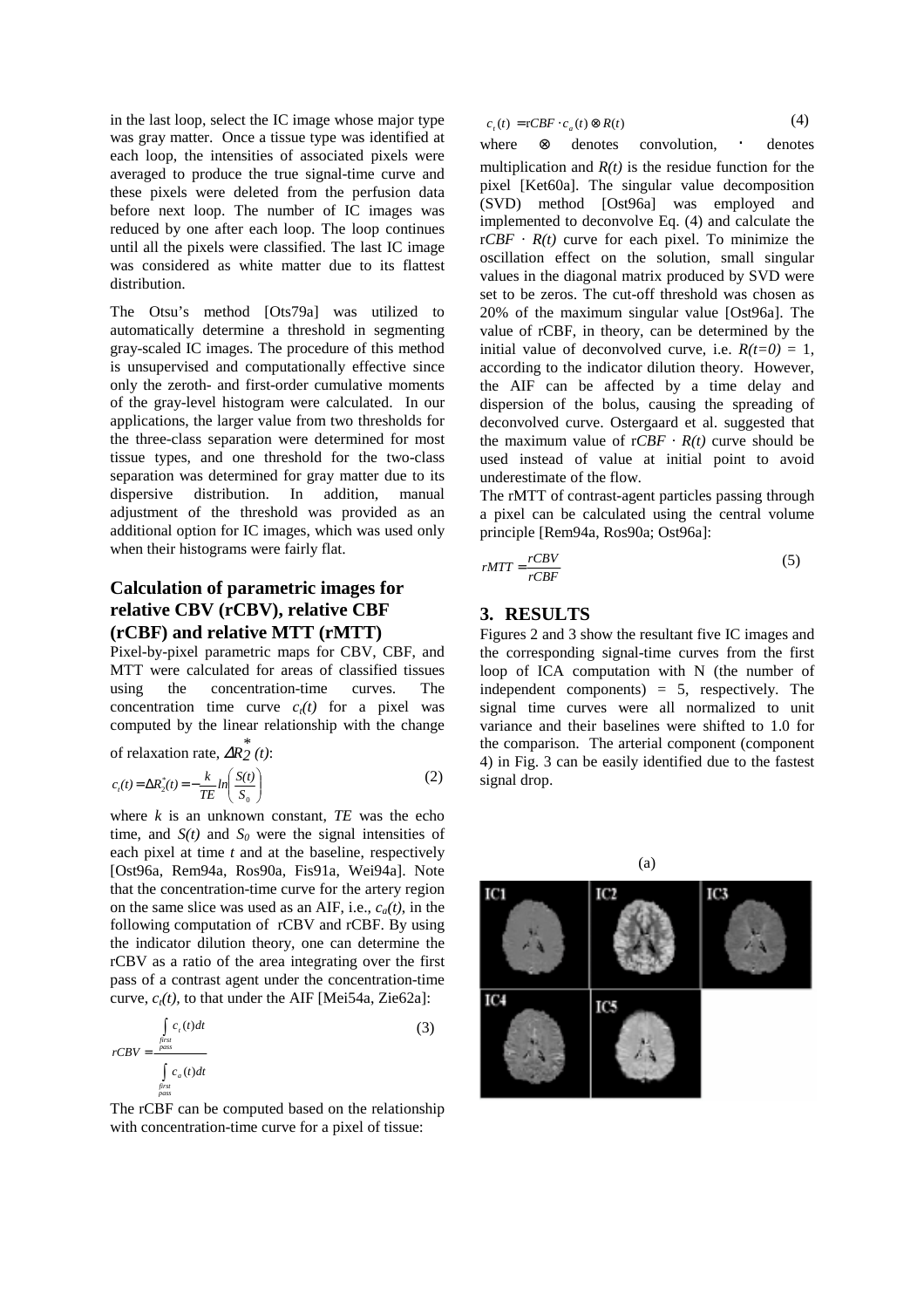

**Figure.** 2 Five IC images of the upper slice location (a) and the middle slice location (b) produced from the first loop.



Figure. 3 The normalized signal–time curves corresponding to five IC images. The Component 4 can be easily identified as artery signal because of its fastest signal drop.

Figure 4 and 5 depict the final results with five segmented tissue types, *i.e.,* artery, CP, VS, GM, WM and their color-coded composite images. In order to analyze the hamodynamics, different colored areas of composite images at both upper and middle slice locations were used as region of interests to compute the average signal-time curves of different tissue types (see Fig. 6).

Figure 7 (a) and (b) show the normalized concentration-time curves of five tissue types at the upper and middle slice locations, respectively. The concentration-time curves for the artery regions (red ones) at these two slice locations were modeled respectively as arterial input functions for subsequent relative CBF deconvolution calculations. Figure 8 (a) and (b) present parametric images for relative CBV (left), relative CBF (middle), and relative MTT (right) at the upper and middle slice locations, respectively.



**Figure 4**. The final segmentation result for each tissue type at the upper slice location and their color composite map. .



**Figure. 5** The final segmentation result for each tissue type at the middle slice location and their color composite map. .



**Figure. 6** The averaged signal-time curves of corresponding segmented tissues at both upper and middle slice locations.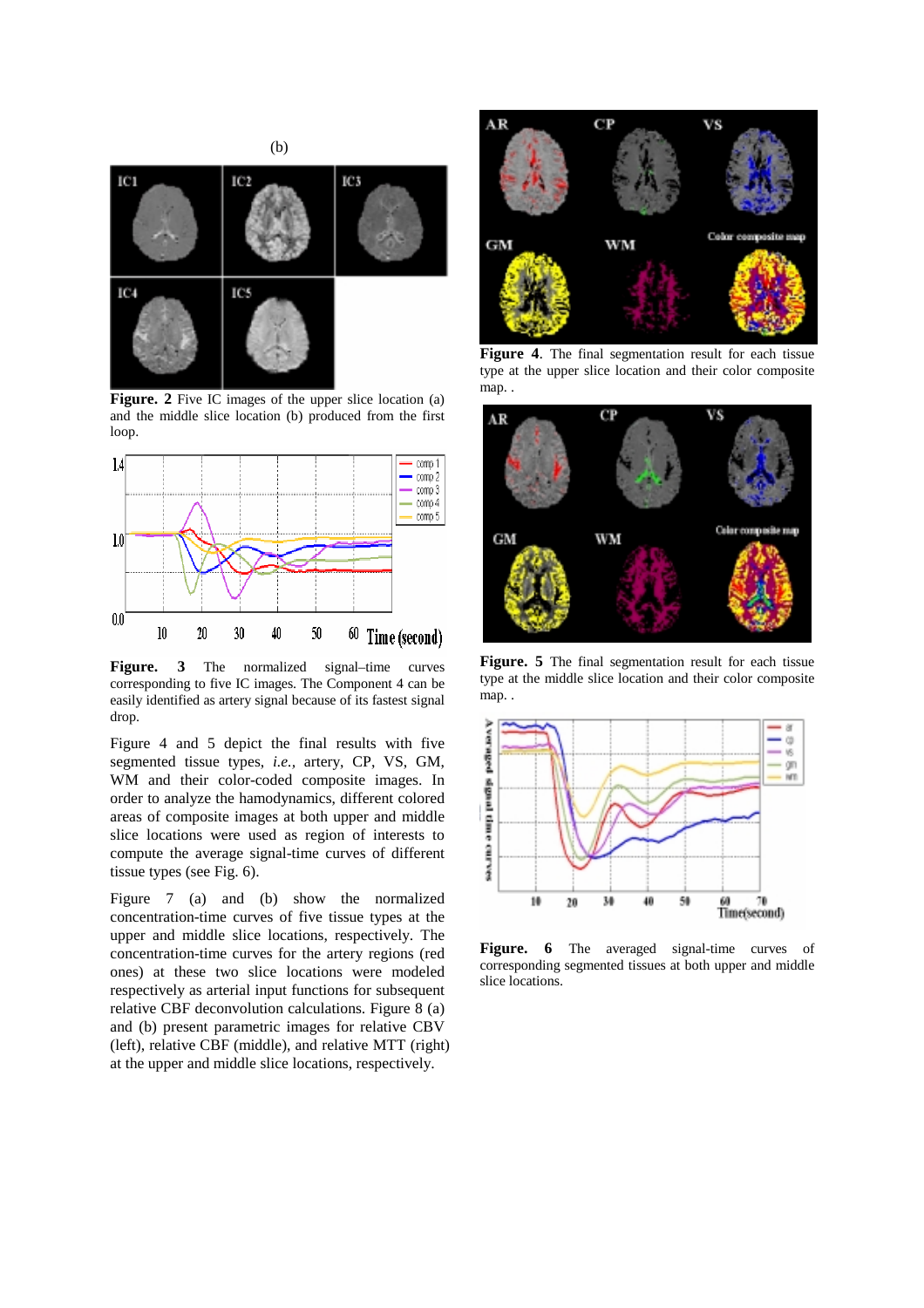

**Figure 7.** The concentration-time curves of five tissue types, artery, CP, GM, WM, VS, at the upper slice location (a) and at the middle slice location (b). The two vertical lines (blue and black lines) indicate the start and end of first pass of artery (red curve).







**Figure. 8** The parametric images for relative CBV (left), relative CBF (middle), and relative MTT (right) at the upper slice location (a) and at the middle slice location (b). The red and deep blue colors represent the maximum and minimum values, respectively.

Segmentation results of the five subjects (two slice locations for each subject) of perfusion images can be summarized as follows: 1) artery areas were reliably segmented using  $N=5$ ; 2) the contrast agent was consistently observed to arrive first at the artery, followed by GM, WM, VS and CP; and 3) the averaged ratios (shown in Table 1) for relative CBV, relative CBF, and relative MTT between gray matter and white matter were in good agreement with those in the literature [Cal99a].

|      | <b>Upper slices</b> | <b>Middle slices</b>           |
|------|---------------------|--------------------------------|
|      | (mean $\pm$ std)    | $(\text{mean} \pm \text{std})$ |
| rCBV | 2.2882±0.2774       | 2.1256±0.5178                  |
| rCBF | 2.3376±0.2199       | 2.2238±0.5568                  |
| rMTT | $0.9964\pm0.0544$   | $0.9542\pm0.0661$              |

**Table. 1** The averaged ratios for hemodynamic parameters between gray matter and white matter.

## **4. CONCLUSIONS**

In conclusion, the proposed method for analyzing perfusion images has several advantages: 1) the systematic classification of tissues with different hemodynamic patterns; 2) the delineation of sequential passage of contrast agent to these tissues: and 3) the effective modeling of an arterial input function on the same slice location for the calculations of relative CBV, relative CBF and relative MTT. The resultant information on hemodynamics will further expand our knowledge of cerebral blood circulation in human brains

## **5. ACKNOWLEDGMENTS**

The study was funded by the Ministry of Education of Taiwan (89BFA221401), the Taipei Veterans General Hospital, Taiwan (91380), and the National Science of Council, Taiwan (NSC-922218E010016).

#### **6. REFERENCES**

- [Aka74a] Akaike, H. A new look at statistical model identification. *IEEE Transactions on Automatic Control* **19**:716-723,1974.
- [Arf02a] Arfanakis, K., Cordes, D., Haughton, V. M., Carew, J. D. and Meyerand, M. E. Independent component analysis applied to diffusion tensor MRI. *Magnetic Resonance in Medicine* **47**:354-363, 2002.
- [Aro95a] Aronen, H. J., Glass, J., Pardo, F. S., Belliveau, J. W., Gruber, M. L., Buchbinder, B. R., Gazit, I. E., Linggood, R. M., Fischman, A. J., Rosen, B. R. and Hochberg, F. H. Echo-planar MR cerebral blood volume mapping of gliomas. *Acta Radiologica* **36**:520-528, 1995.
- [Bel95a] Bell, A. J. and Sejnowski, T. J. An informationmaximization approach to blind separation and blind deconvolution. *Neural Computation* **7**:1129-1159, 1995.